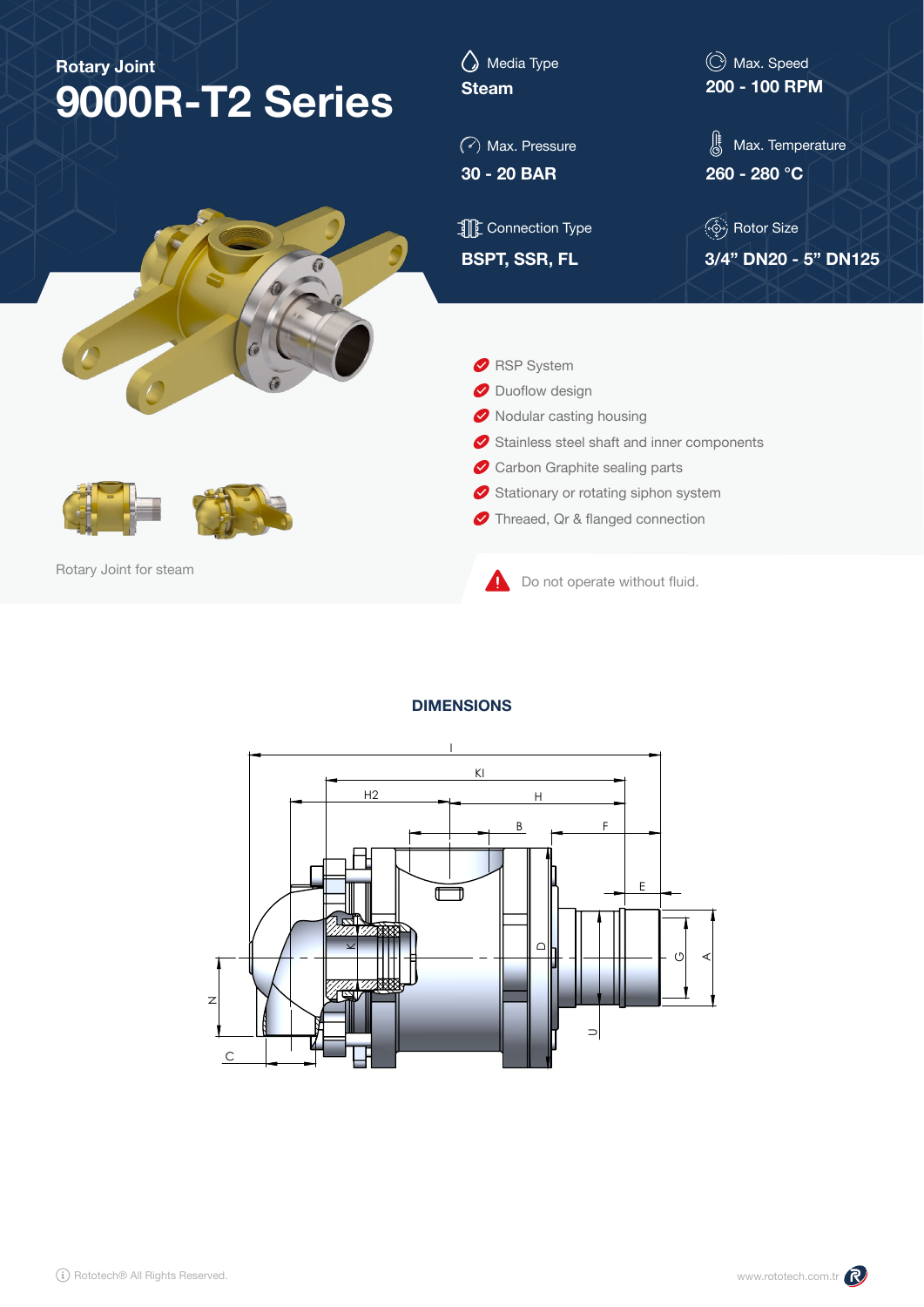| <b>SIZE</b> | B.         | <b>MODEL NO</b>     | A               | $\mathbf{C}$              | <b>DØ</b> |        | E. | F. | KØ            | KI     | GØ | H      | H2    | W              | N.    | <b>OØ</b> | U. |    | s      | $\mathbf{T}$ | <b>KG</b>    |
|-------------|------------|---------------------|-----------------|---------------------------|-----------|--------|----|----|---------------|--------|----|--------|-------|----------------|-------|-----------|----|----|--------|--------------|--------------|
| 20          | 3/4" NPT   | R9075-2107-0504-108 | 3/4" NPT - RH   | 1/2" NPT                  | 87        | 174,50 | 20 | 45 | $6 - 10$      | 139    | 18 | 67     | 71,50 | 108            | 29,50 | 13        | 32 |    |        |              | 3            |
| 20          | $3/4"$ NPT | R9075-2107-0504-109 | 3/4" NPT - LH   | 1/2" NPT                  | 87        | 174,50 | 20 | 45 | $6 - 10$      | 139    | 18 | 67     | 71,50 | 108            | 29,50 | 13        | 32 |    |        |              | $\mathbf{3}$ |
| 20          | $3/4"$ NPT | R9075-2107-0504-70  | 030             | 1/2" NPT                  | 87        | 174,50 |    | 45 | $6 - 10$      | 139    | 18 | 67     | 71,50 | 108            | 29,50 | 13        |    | 28 | 8      | 13           | 3            |
| 20          | 3/4" BSP   | R9075-2207-0504-208 | 3/4" BSP - RH   | 1/2" BSP                  | 87        | 174,50 | 20 | 45 | $6 - 10$      | 139    | 18 | 67     | 71,50 | 108            | 29,50 | 13        | 32 |    |        |              | $\mathbf{3}$ |
| 20          | 3/4" BSP   | R9075-2207-0504-209 | 3/4" BSP - LH   | 1/2" BSP                  | 87        | 174,50 | 20 | 45 | $6 - 10$      | 139    | 18 | 67     | 71,50 | 108            | 29,50 | 13        | 32 |    |        |              | 3            |
| 20          | 3/4" BSP   | R9075-2207-0504-70  | 030             | 1/2" BSP                  | 87        | 174,50 |    | 45 | $6 - 10$      | 139    | 18 | 67     | 71,50 | 108            | 29,50 | 13        |    | 28 | $\,$ 8 | 13           | $\mathbf{3}$ |
| 25          | 3/4" NPT   | R9100-2107-0503-110 | $1"$ NPT - RH   | 1/2" NPT                  | 108       | 219    | 22 | 79 | $15 - 25$     | 179,60 | 25 | 101,50 | 76,50 | $108 -$<br>248 | 37    | 13        | 32 |    |        |              | 5,65         |
| 25          | $3/4"$ NPT | R9100-2107-0503-111 | 1" NPT - LH     | 1/2" NPT                  | 108       | 219    | 22 | 79 | $15 - 25$     | 179,60 | 25 | 101,50 | 76,50 | $108 -$<br>248 | 37    | 13        | 32 |    |        |              | 5,65         |
| 25          | $3/4"$ NPT | R9100-2107-0503-70  | Ø35             | 1/2" NPT                  | 108       | 219    |    | 79 | $15 - 25$     | 179,60 | 25 | 102,50 | 76,50 | $108 -$<br>248 | 37    | 13        |    | 33 | 8      | 13           | 5,65         |
| 25          | 3/4" BSP   | R9100-2207-0503-210 | 1" BSP - RH     | $1/2$ " BSP               | 108       | 219    | 22 | 79 | $15 - 25$     | 179,60 | 25 | 101,50 | 76,50 | $108 -$<br>248 | 37    | 13        | 32 |    |        |              | 5,65         |
| 25          | 3/4" BSP   | R9100-2207-0503-211 | 1" BSP - LH     | 1/2" BSP                  | 108       | 219    | 22 | 79 | $15 - 25$     | 179,60 | 25 | 101,50 | 76,50 | $108 -$<br>248 | 37    | 13        | 32 |    |        |              | 5,65         |
| 25          | 3/4" BSP   | R9100-2207-0503-70  | Ø35             | 1/2" BSP                  | 108       | 219    |    | 79 | $15 - 25$     | 179,60 | 25 | 102,50 | 76,50 | $108 -$<br>248 | 37    | 13        |    | 33 | 8      | 13           | 5,65         |
| 32          | 1" NPT     | R9120-2110-1005-112 | 1 1/4" NPT - RH | 3/4" NPT                  | 116       | 218,00 | 25 | 65 | $3/8" - 1/2"$ | 181    | 32 | 88,50  | 83,50 | $164 -$<br>276 | 41    | 13        | 41 |    |        |              | 6,75         |
| 32          | 1" NPT     | R9120-2110-1005-113 | 1 1/4" NPT - LH | 3/4" NPT                  | 116       | 218,00 | 25 | 65 | $3/8" - 1/2"$ | 181    | 32 | 88,50  | 83,50 | $165 -$<br>276 | 41    | 13        | 41 |    |        |              | 6,75         |
| 32          | 1" NPT     | R9120-2110-1005-70  | 047,50          | 3/4" NPT                  | 116       | 218,00 |    | 65 | $3/8" - 1/2"$ | 181    | 32 | 88,50  | 83,50 | $166 -$<br>276 | 41    | 13        |    | 45 | 13     | 23           | 6,75         |
| 32          | 1" BSP     | R9120-2210-1005-112 | 1 1/4" BSP - RH | 3/4" BSP                  | 116       | 218,00 | 25 | 65 | $3/8" - 1/2"$ | 181    | 32 | 88,50  | 83,50 | $167 -$<br>276 | 41    | 13        | 41 |    |        |              | 6,75         |
| 32          | 1" BSP     | R9120-2210-1005-113 | 1 1/4" BSP - LH | 3/4" BSP                  | 116       | 218,00 | 25 | 65 | $3/8" - 1/2"$ | 181    | 32 | 88,50  | 83,50 | $168 -$<br>276 | 41    | 13        | 41 |    |        |              | 6,75         |
| 32          | 1" BSP     | R9120-2210-1005-70  | 047,50          | 3/4" BSP                  | 116       | 218,00 |    | 65 | $3/8" - 1/2"$ | 181    | 32 | 88,50  | 83,50 | $169 -$<br>276 | 41    | 13        |    | 45 | 13     | 23           | 6.75         |
| 40          | 1 1/4" NPT | R9150-2112-1007-114 | 1 1/2" NPT - RH | $3/4" - 1"$<br><b>NPT</b> | 152       | 259,50 | 27 | 75 | $1/2" - 3/4"$ | 208    | 40 | 105,50 | 98,50 | $191 -$<br>343 | 55    | 21        | 50 |    |        |              | 13,15        |
| 40          | 1 1/4" NPT | R9150-2112-1007-115 | 1 1/2" NPT - LH | $3/4" - 1"$<br><b>NPT</b> | 152       | 259,50 | 27 | 75 | $1/2" - 3/4"$ | 208    | 40 | 105,50 | 98,50 | $191 -$<br>343 | 55    | 21        | 50 |    |        |              | 13,15        |
| 40          | 1 1/4" NPT | R9150-2112-1007-70  | 050             | $3/4" - 1"$<br><b>NPT</b> | 152       | 259,50 |    | 75 | $1/2" - 3/4"$ | 208    | 40 | 106,50 | 98,50 | $191 -$<br>343 | 55    | 21        |    | 18 | 10     | 16           | 13,15        |
| 40          | 1 1/4" BSP | R9150-2212-1007-214 | 1 1/2" BSP - RH | $3/4" - 1"$<br><b>BSP</b> | 152       | 259,50 | 27 | 75 | $1/2" - 3/4"$ | 208    | 40 | 105,50 | 98,50 | $191 -$<br>343 | 55    | 21        | 50 |    |        |              | 13,15        |
| 40          | 1 1/4" BSP | R9150-2212-1007-215 | 1 1/2" BSP - LH | $3/4" - 1"$<br><b>BSP</b> | 152       | 259,50 | 27 | 75 | $1/2" - 3/4"$ | 208    | 40 | 105,50 | 98,50 | $191 -$<br>343 | 55    | 21        | 50 |    |        |              | 13,15        |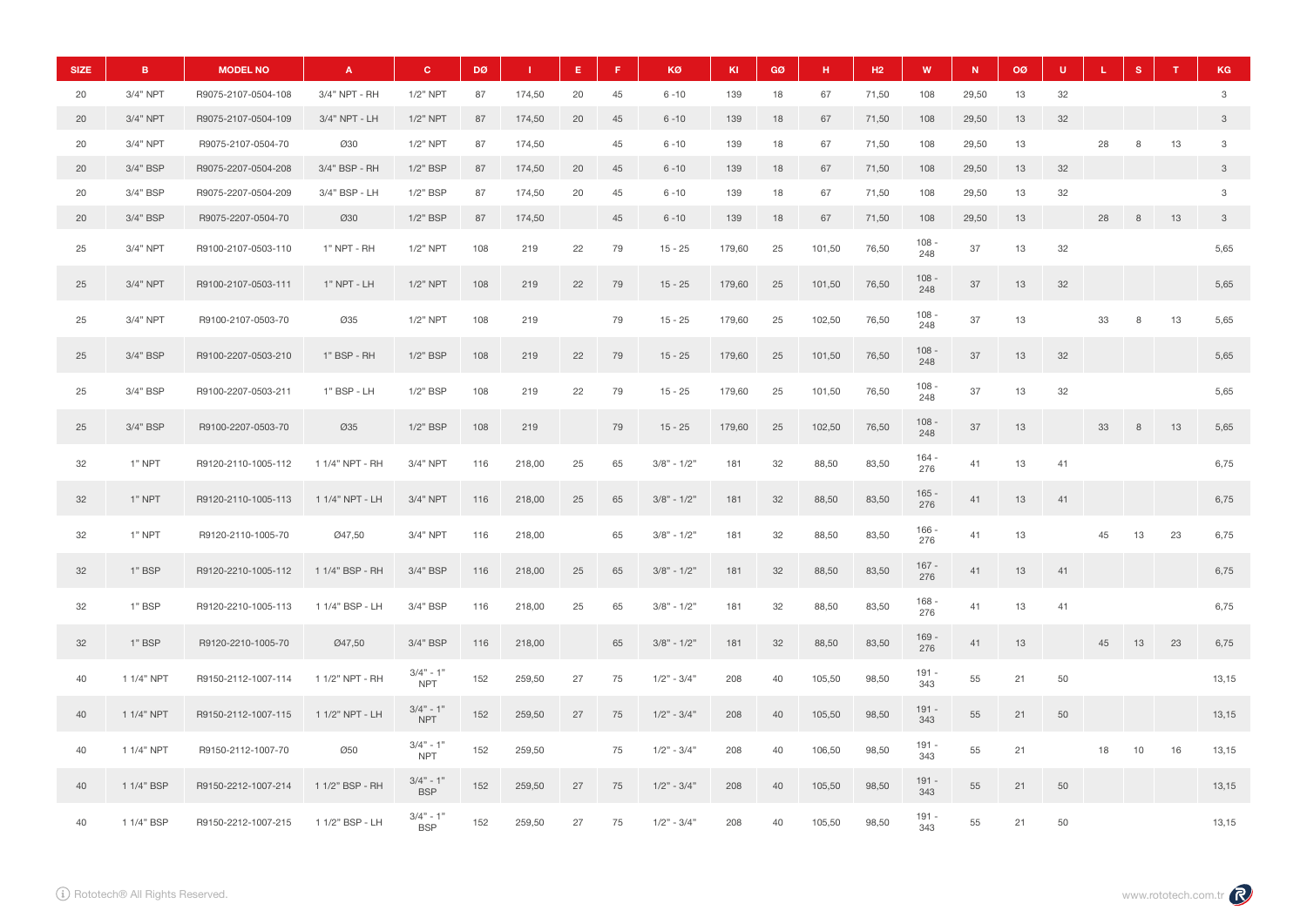| 40 | 1 1/4" BSP | R9150-2212-1007-70  | 050             | $3/4" - 1"$<br><b>BSP</b>   | 152 | 259,50 |    | 75  | $1/2" - 3/4"$ | 208    | 40    | 106,50 | 98,50  | $191 -$<br>343 | 55    | 21 |     | 48  | 10 | 16 | 13,15 |
|----|------------|---------------------|-----------------|-----------------------------|-----|--------|----|-----|---------------|--------|-------|--------|--------|----------------|-------|----|-----|-----|----|----|-------|
| 50 | 1 1/2" NPT | R9200-2115-1210-116 | 1 1/2" NPT - RH | $3/4" - 11/4$<br><b>NPT</b> | 162 | 287,50 | 30 | 75  | $15 - 25$     | 232,50 | 49    | 112    | 114    | $116 -$<br>390 | 56    | 21 | 60  |     |    |    | 17,70 |
| 50 | 1 1/2" NPT | R9200-2115-1210-117 | 1 1/2" NPT - LH | $3/4" - 11/4$<br><b>NPT</b> | 162 | 287,50 | 30 | 75  | $15 - 25$     | 232,50 | 49    | 112    | 114    | $116 -$<br>390 | 56    | 21 | 60  |     |    |    | 17,70 |
| 50 | 1 1/2" NPT | R9200-2115-1210-70  | 065             | $3/4" - 11/4$<br><b>NPT</b> | 162 | 287,50 |    | 75  | $15 - 25$     | 232,50 | 49    | 112    | 114    | $116 -$<br>390 | 56    | 21 |     | 65  | 10 | 16 | 17,70 |
| 50 | 1 1/2" BSP | R9200-2115-1210-216 | 1 1/2" BSP - RH | $3/4" - 1$<br>1/4" BSP      | 162 | 287,50 | 30 | 75  | $15 - 25$     | 232,50 | 49    | 112    | 114    | $116 -$<br>390 | 56    | 21 | 60  |     |    |    | 17,70 |
| 50 | 1 1/2" BSP | R9200-2115-1210-217 | 1 1/2" BSP - LH | $3/4" - 1$<br>1/4" BSP      | 162 | 287,50 | 30 | 75  | $15 - 25$     | 232,50 | 49    | 112    | 114    | $116 -$<br>390 | 56    | 21 | 60  |     |    |    | 17,70 |
| 50 | 1 1/2" BSP | R9200-2115-1210-70  | Ø65             | $3/4" - 1$<br>1/4" BSP      | 162 | 287,50 |    | 75  | $15 - 25$     | 232,50 | 49    | 112    | 114    | $116 -$<br>390 | 56    | 21 |     | 65  | 10 | 16 | 17,70 |
| 65 | 2" NPT     | R9250-2125-1220-118 | 2 1/2" NPT - RH | $1" - 11/4"$<br><b>NPT</b>  | 185 | 331    | 38 | 95  | $25 - 40$     | 266,5  | 60,50 | 131    | 128,50 | $216 -$<br>360 | 62,50 | 27 | 75  |     |    |    | 25,40 |
| 65 | 2" NPT     | R9250-2125-1220-119 | 2 1/2" NPT - LH | $1" - 11/4"$<br><b>NPT</b>  | 185 | 331    | 38 | 95  | $25 - 40$     | 266,5  | 60,50 | 131    | 128,50 | $216 -$<br>360 | 62,50 | 27 | 75  |     |    |    | 25,40 |
| 65 | 2" NPT     | R9250-2125-1220-70  | 076             | $1" - 11/4"$<br><b>NPT</b>  | 185 | 331    |    | 95  | $25 - 40$     | 266,5  | 60,50 | 131    | 128,50 | $216 -$<br>360 | 62,50 | 27 |     | 72  | 16 | 28 | 25,40 |
| 65 | 2" BSP     | R9250-2225-1220-218 | 2 1/2" BSP - RH | $1" - 11/4"$<br><b>BSP</b>  | 185 | 331    | 38 | 95  | $25 - 40$     | 266,5  | 60,50 | 131    | 128,50 | $216 -$<br>360 | 62,50 | 27 | 75  |     |    |    | 25,40 |
| 65 | $2"$ BSP   | R9250-2225-1220-219 | 2 1/2" BSP - LH | $1" - 11/4"$<br><b>BSP</b>  | 185 | 331    | 38 | 95  | $25 - 40$     | 266,5  | 60,50 | 131    | 128,50 | $216 -$<br>360 | 62,50 | 27 | 75  |     |    |    | 25,40 |
| 65 | 2" BSP     | R9250-2225-1220-70  | 076             | $1" - 11/4"$<br><b>BSP</b>  | 185 | 331    |    | 95  | $25 - 40$     | 266,5  | 60,50 | 131    | 128,50 | $216 -$<br>360 | 62,50 | 27 |     | 72  | 16 | 28 | 25,40 |
| 80 | 2 1/2" NPT | R9300-2115-1515-120 | 3" NPT - RH     | $11/4" - 1$<br>$1/2$ " NPT  | 200 | 374    | 32 | 99  | $20 - 40$     | 304    | 73    | 160    | 144,50 | $230 -$<br>495 | 71,50 | 33 | 85  |     |    |    | 36,30 |
| 80 | 2 1/2" NPT | R9300-2115-1515-121 | 3" NPT - LH     | $11/4" - 1$<br>$1/2$ " NPT  | 200 | 374    | 32 | 99  | $20 - 40$     | 304    | 73    | 160    | 144,50 | $230 -$<br>495 | 71,50 | 33 | 85  |     |    |    | 36,30 |
| 80 | 2 1/2" NPT | R9300-2115-1515-70  | 087,30          | $11/4" - 1$<br>$1/2"$ NPT   | 200 | 374    |    | 99  | $20 - 40$     | 304    | 73    | 160    | 144,50 | $230 -$<br>495 | 71,50 | 33 |     | 84  | 22 | 31 | 36,30 |
| 80 | 2 1/2" BSP | R9300-2115-1515-220 | 3" BSP - RH     | $11/4" - 1$<br>1/2" BSP     | 200 | 374    | 32 | 99  | $20 - 40$     | 304    | 73    | 160    | 144,50 | $230 -$<br>495 | 71,50 | 33 | 85  |     |    |    | 36,30 |
| 80 | 2 1/2" BSP | R9300-2115-1515-221 | 3" BSP - LH     | $11/4" - 1$<br>$1/2$ " BSP  | 200 | 374    | 32 | 99  | $20 - 40$     | 304    | 73    | 160    | 144,50 | $230 -$<br>495 | 71,50 | 33 | 85  |     |    |    | 36,30 |
| 80 | 2 1/2" BSP | R9300-2115-1515-70  | 087,30          | $11/4" - 1$<br>1/2" BSP     | 200 | 374    |    | 99  | $20 - 40$     | 304    | 73    | 160    | 144,50 | $230 -$<br>495 | 71,50 | 33 |     | 84  | 22 | 31 | 36,30 |
| 85 | 3" NPT     | R9350-2130-2015-122 | 3 1/2" NPT - RH | $11/4" - 1$<br>$1/2$ " NPT  | 247 | 422    | 35 | 100 | $20 - 40$     | 326    | 85    | 170    | 160    | $150 -$<br>250 | 85    | 33 | 100 |     |    |    | 48,90 |
| 85 | 3" NPT     | R9350-2130-2015-123 | 3 1/2" NPT - LH | $11/4" - 1$<br>$1/2"$ NPT   | 247 | 422    | 35 | 100 | $20 - 40$     | 326    | 85    | 170    | 160    | $150 -$<br>250 | 85    | 33 | 100 |     |    |    | 48,90 |
| 85 | 3" NPT     | R9350-2130-2015-70  | Ø105            | $11/4" - 1$<br>$1/2"$ NPT   | 247 | 422    |    | 100 | $20 - 40$     | 326    | 85    | 170    | 160    | 150<br>250     | 85    | 33 |     | 102 | 12 | 20 | 48,90 |